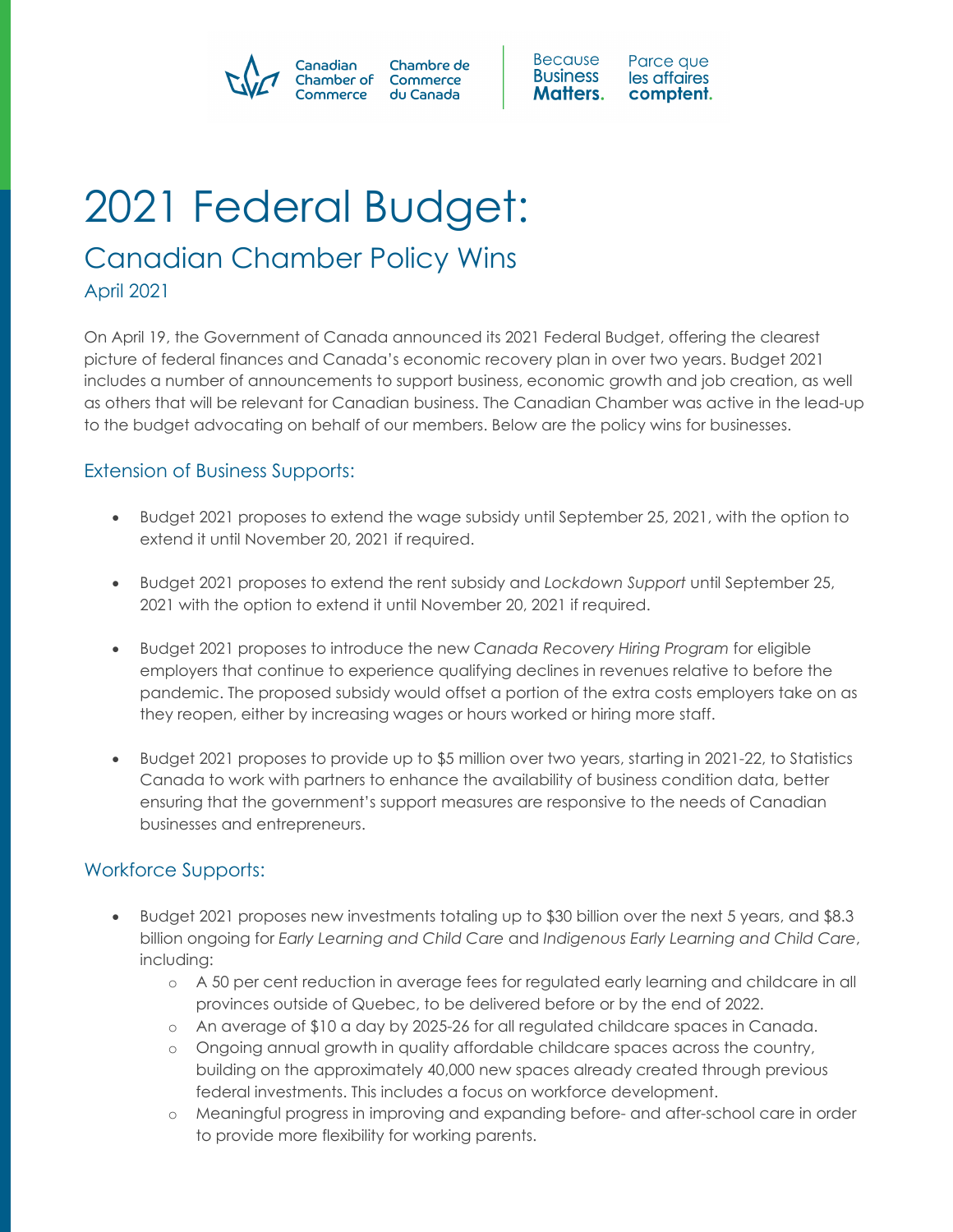- Budget 2021 proposes to provide \$960 million over three years, beginning in 2021-22, to Employment and Social Development Canada for a new *Sectoral Workforce Solutions Program*. Working primarily with sector associations and employers, funding would help design and deliver training that is relevant to the needs of businesses, especially small and medium-sized businesses, and to their employees. This funding would also help businesses recruit and retain a diverse and inclusive workforce.
- Budget 2021 proposes to invest \$298 million over three years, beginning in 2021-22, through Employment and Social Development Canada, in a new *Skills for Success* program that would help Canadians at all skills levels improve their foundational and transferable skills.
- Budget 2021 proposes to provide \$55 million over three years, starting in 2021-22, to Employment and Social Development Canada for a *Community Workforce Development Program*. The program will support communities to develop local plans that identify high potential growth organizations and connect these employers with training providers to develop and deliver training and work placements to upskill and reskill jobseekers to fill jobs in demand.
- Budget 2021 proposes to provide \$250 million over three years, starting in 2021-22, to Innovation, Science and Economic Development Canada for an initiative to scale-up proven industry-led, third party delivered approaches to upskill and redeploy workers to meet the needs of growing industries.
- Budget 2021 proposes to provide \$470 million over three years, beginning in 2021-22, to Employment and Social Development Canada to establish a new *Apprenticeship Service*. The *Apprenticeship Service* would help 55,000 first year apprentices in construction and manufacturing Red Seal trades connect with opportunities at small and medium-sized employers.

### Regulation and Interprovincial Trade:

- Budget 2021 proposes to allocate \$21 million over three years, starting in 2021-22, to:
	- o Work with provincial and territorial partners to enhance the capacity of the Internal Trade Secretariat that supports the *Canadian Free Trade Agreement* in order to accelerate the reduction of trade barriers within Canada.
	- o Advance work with willing partners towards creating a repository of open and accessible pan-Canadian internal trade data to identify barriers, including licensing and professional certification requirements, so that we can work together to reduce them.
	- o Pursue internal trade objectives through new or renewed discretionary federal transfers to provinces and territories.
	- o To maintain momentum on strengthening Canada's regulatory systems, Budget 2021 proposes to provide up to \$6.1 million over two years, starting in 2021-22, to renew the *External Advisory Committee on Regulatory Competitiveness* and to continue targeted regulatory reviews.
- Budget 2021 proposes to invest \$1.9 billion over four years, starting in 2021-22, to recapitalize the *National Trade Corridors Fund*.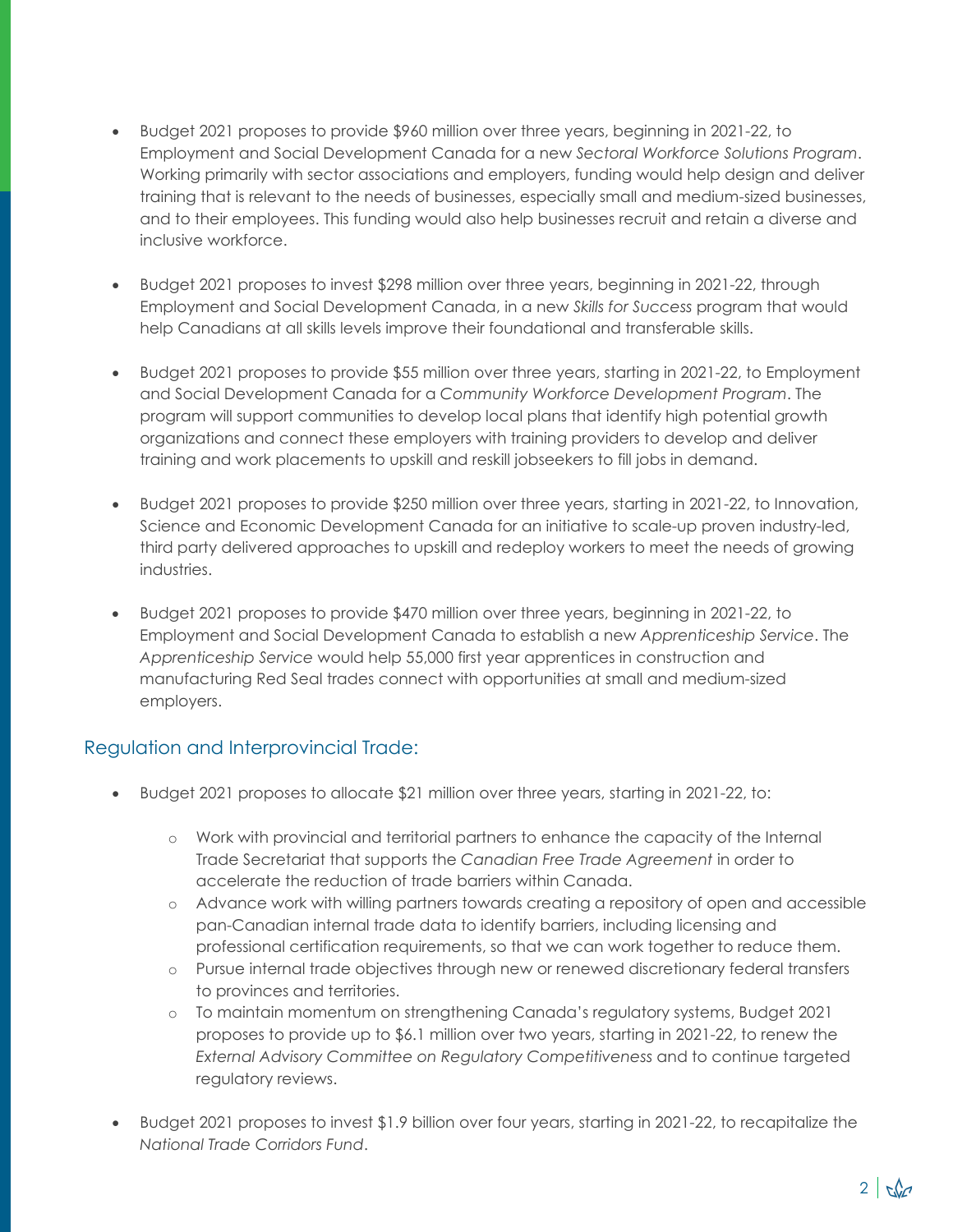#### Transportation:

- Budget 2021 proposes to provide \$4.4 million in 2021- 22 to Transport Canada and VIA Rail Canada to support the *High Frequency Rail Project* in order to advance due diligence and to de-risk the project.
- Budget 2021 proposes to provide \$491.2 million over six years, starting in 2021-22, to VIA Rail Canada for infrastructure investments that would support the overall success of the high frequency rail project. These investments will provide a step towards high frequency rail in the corridor.

#### Technology Adoption and Innovation:

- The *Canada Digital Adoption Program* dedicates \$4 billion to separate programs for Innovation, Science and Economic Development Canada and the Business Development Bank of Canada in order to produce a 'Canadian technology corps' that can work with our small and medium sized enterprises and assist with technology adoption. The Canadian Chamber has been fervently advocating for *Digital Main Street* and developing the digital skills of the Canadian workforce of the future, as well as tech adoption and digitalization for SMEs, so this is a significant win.
- Budget 2021 proposes to provide a total \$2.2 billion over seven years towards the domestic bio manufacturing and life sciences sector. The Canadian Chamber provided a submission to the government's bio manufacturing consultation and reached out to Minister Champagne in an effort to advocate for the importance of growing this sector in Canada.
- Budget 2021 proposes to provide an additional \$1 billion over six years, starting in 2021-22, to the *Universal Broadband Fund* to support a more rapid rollout of broadband projects in collaboration with provinces and territories and other partners. The Canadian Chamber put together a statement on expanding the *Universal Broadband Fund* and met with Minister Monsef and Minister Champagne to advocate for this additional funding.
- Budget 2021 proposes to make available up to \$450 million on a cash basis over five years, starting in 2021-22, for a renewed *Venture Capital Catalyst Initiative* that would increase venture capital available to entrepreneurs. The Canadian Chamber advocated for an expansion of venture capital programs to grow new companies and increase innovation and entrepreneurship in Canada as part of our *Roadmap to Recovery*.
- Budget 2021 proposes to provide up to \$443.8 million over ten years, starting in 2021-22, in support of the *Pan-Canadian Artificial Intelligence (AI) Strategy*. Since May 2020, the Chamber has been a member of the Government of Canada's Advisory Council on Artificial Intelligence Public Awareness Working Group that launched a series of virtual workshops in March 2021 to better understand the public's perception of AI. Data gathered from these workshops will be included in a final report by the Public Awareness Working Group that will be submitted to Minister Champagne.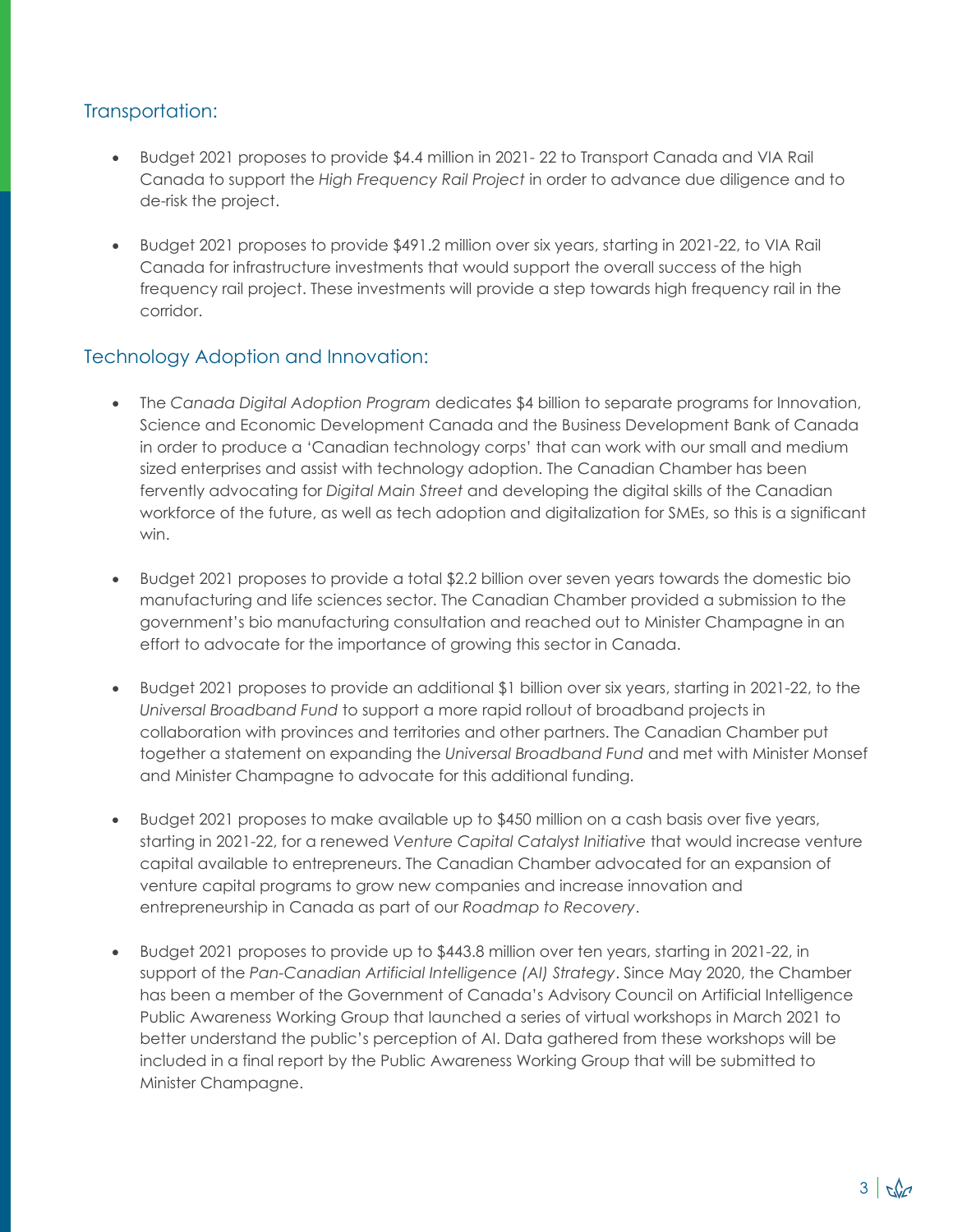- Building on the *National Intellectual Property Strategy* from 2018, Budget 2021 dedicates \$90 million over two years to create *ElevateIP* and \$75 million over three years for the National Research Council's *Industrial Research Assistance Program*. These programs will provide start-ups and high-growth firms access to expert intellectual property services. The Canadian Chamber advocated for support for intellectual property protection for scale-ups and start-ups in our *Roadmap to Recovery* and pre-budget submission.
- Budget 2021 proposes to provide \$4.1 million over five years, starting in 2021-22, and \$1.0 million ongoing, for Public Safety Canada to continue the cyber security and cybercrime survey program. Cybersecurity was a focus of the Canadian Chamber's pre-budget submission and the Chamber has been engaged with the Canadian Centre for Cybersecurity (CCCS) and ISED on this topic since June. The Canadian Chamber is also a member of the Canadian Centre for Cybersecurity's SME national working group.
- Budget 2021 proposes to provide \$1.4 billion over 4 years to help mainstreet businesses expand their customer bases online, access support to digitize and take advantage of e-commerce opportunities. Eligible businesses will receive microgrants to help offset the costs of going digital – and support to digital trainers from a network of up to 28,000 well-trained young Canadians.
- Budget 2021 proposes to provide \$2.6 billion over 4 years for businesses who require more comprehensive support to adopt new technology, especially "off-main street" businesses such as small manufacturing and food processing operations. Support for these businesses will emphasize advisory expertise for technology planning and financing options needed to put these technologies to use.

### Climate Change:

- \$5 billion over seven years to increase funding for the *Strategic Innovation Fund's Net Zero Accelerator*. This will support projects that will help decarbonize heavy industry, support clean technologies and help meaningfully accelerate domestic greenhouse gas emissions reductions by 2030. This was in response that we needed to adhere to revenue recycling model to support energy intensive industries covered by the *Output Based Pricing System*.
- Budget 2021 proposes to introduce an investment tax credit for capital invested in CCUS projects with the goal of reducing emissions by at least 15 megatonnes of CO2 annually. This measure will come into effect in 2022. It is the intent that enhanced oil recovery projects would not be eligible for this credit. This was a product of extensive advocacy on the need for Canada to use its tax system to incentivize carbon capture utilization and storage to restore Canada's competitiveness against the U.S.'s 45Q. We are pleased to see it further complemented by federal funds of \$319 million to advance the technology. In combination, this should help Canada regain its lead on this technology.
- The Canadian Chamber advocated for the reintroduction of the home retrofit program in its pre-budget submission, but also as part of our advocacy to in our roadmap to recovery. The home renovation program can create internal demand for Canadian forestry, help homeowners and landlords avoid their exposure to the carbon tax and create meaningful emission reductions. The budget added to this win by expanding the measures announced in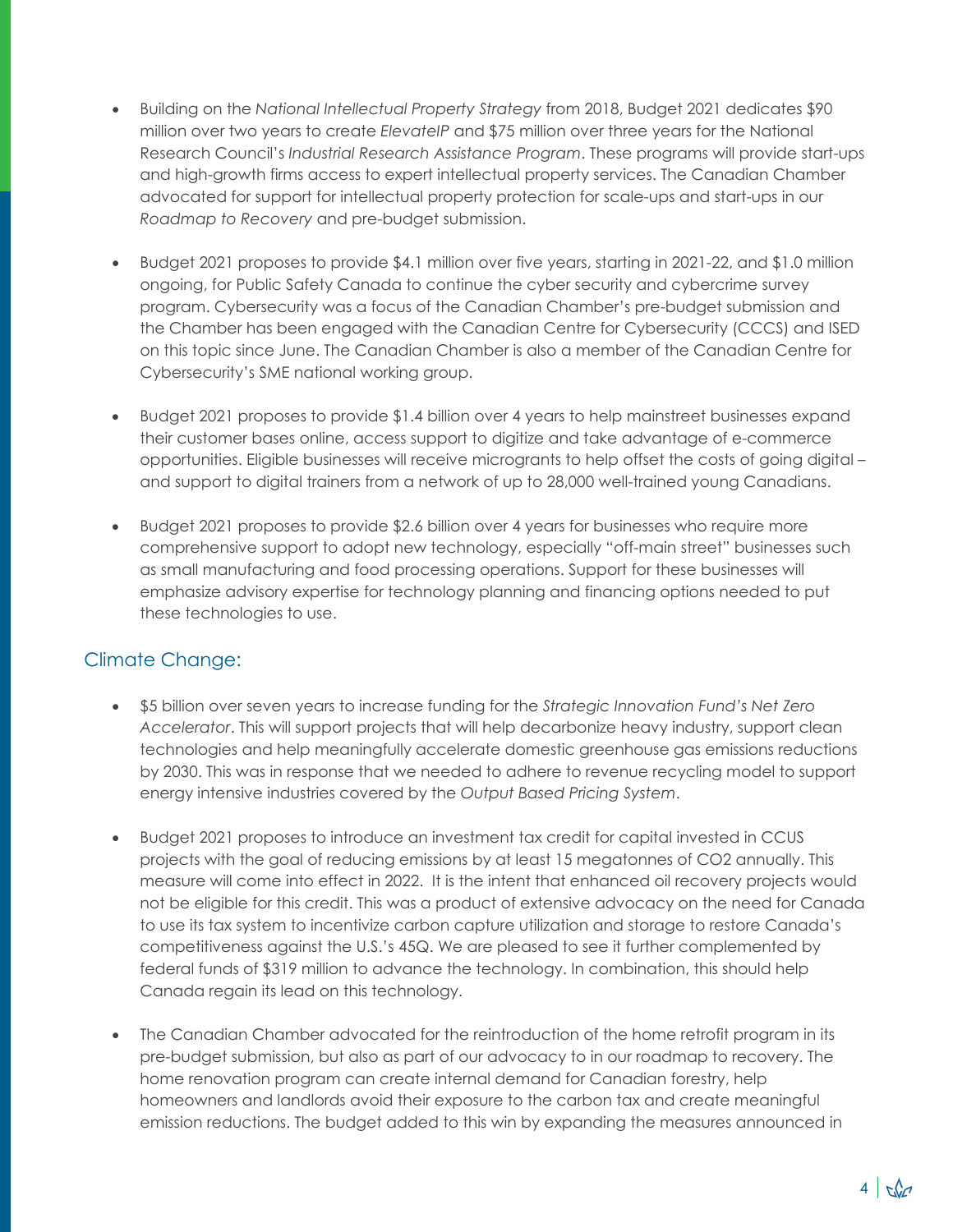the Fall Economic Statement, and adding interest free loans up to \$40,000 for retrofits for landlords and homeowners.

- In support several policy resolutions related to improving Canada's climate resiliency passed in 2018 and 2019, we have advocated for funds to support the adaptation of municipalities and remote and indigenous communities to climate change impacts. Budget 2021 allocates 1.4 billion over 12 years to climate adaptation with 10% of this funding envelope dedicated to remote, rural, and indigenous communities.
- Budget 2021 proposes to provide \$9.6 million over three years, starting in 2021-22, to create a *Critical Battery Minerals Centre of Excellence* at Natural Resources Canada. The centre would coordinate federal policy and programs on critical minerals, and work with provincial, territorial, and other partners. The centre would also help implement the *Canada-U.S. Joint Action Plan*. An additional \$ 36.8 million will be provided over three years to Natural Resources Canada to build critical battery and mineral processing expertise.

#### Taxation, Financing & Economic Data:

- Budget 2021 temporary accelerates and increases deductions of capital cost allowances.
- Budget 2021 proposes various ways of enhancing the use of electronic communication for filing processes.
- Budget 2021 offers incentives to support worker retention and hiring.
- Budget 2021 extends various emergency support programs for Canadian business.
- Budget 2021 provides forward guidance on Canada's fiscal position.
- Budget 2021 introduces various measures to enhance the collection of economic data through Statistics Canada and its partners.
- Budget 2021 proposes to improve the *Canada Small Business Financing Program* through amendments to the *Canada Small Business Financing Act* and its regulations. Amendments will include:
	- o expanding loan class eligibility to include lending against intellectual property and startup assets and expenses
	- o increasing the maximum loan amount from \$350,000 to \$500,000 and extending the loan coverage period from 10 to 15 years for equipment and leasehold improvements
	- o expanding borrower eligibility to include non-profit and charitable social enterprises, and
	- $\circ$  introducing a new line of credit product of up to \$150,000 to help with liquidity and cover short-term working capital needs.

### Support for Hardest Hit Sectors:

• Budget 2021 proposes to invest \$1 billion to support Canada's tourism, major and local festivals, and cultural events sectors through the following: